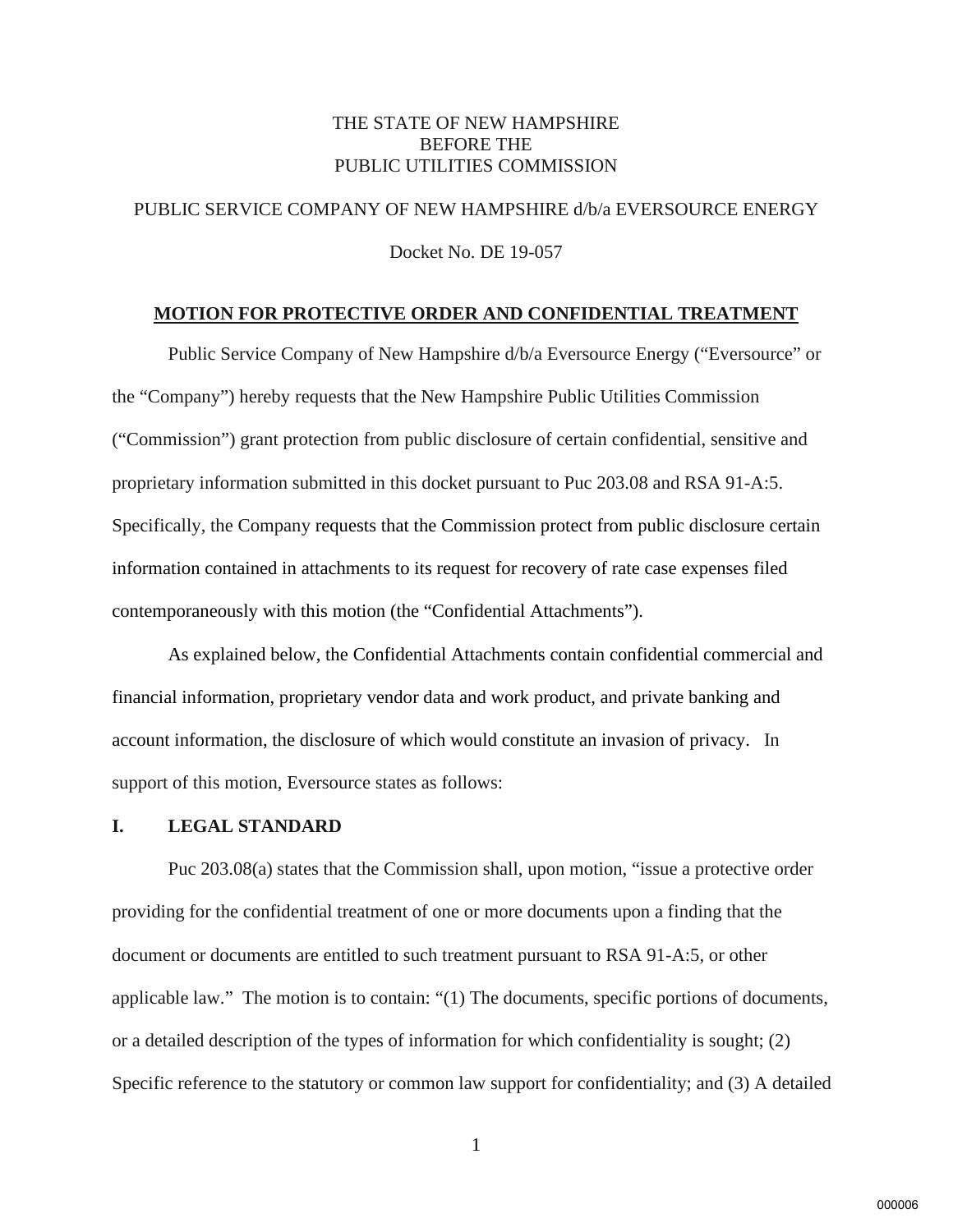statement of the harm that would result from disclosure and any other facts relevant to the request for confidential treatment." Puc 203.08(b).

RSA 91-A:5, IV exempts certain governmental records from public disclosure, including "[r]ecords pertaining to internal personnel practices; confidential, commercial, or financial information . . . ; and personnel . . . and other files whose disclosure would constitute invasion of privacy." In determining whether documents are entitled to exemption pursuant to RSA 91-A:5, IV, the Commission applies a three-step analysis to determine whether information should be protected from public disclosure. *See Lambert v. Belknap County Convention*, 157 N.H. 375 (2008); *see also Public Service Company of New Hampshire*, Order No. 25,313 (December 30, 2011) at 11-12. The first step is to determine if there is a privacy interest at stake that would be invaded by the disclosure. If such an interest is at stake, the second step is to determine if there is a public interest in disclosure. The Commission has stated that disclosure should inform the public of the conduct and activities of its government; if the information does not serve that purpose, disclosure is not warranted. *Electric Distribution Utilities*, Order No. 25,811 (September 9, 2015) at 5. If both steps are met, the Commission balances the privacy interest with the public interest to determine if disclosure is appropriate. *Public Service Company of New Hampshire*, Order 25,167 (November 9, 2010) at 3-4.

#### **II. DESCRIPTION OF CONFIDENTIAL ATTACHMENTS**

 As required by N.H. Code Admin. Rules Puc 1905.03, Eversource has included with its request the information supporting the rate case expenses incurred in this proceeding. More particularly, Eversource has included information on the bidding processes and resulting contracts for the various vendors used in the case, copies of invoices, and descriptions of the dates and charges for the services rendered. Each of these documents contains, to varying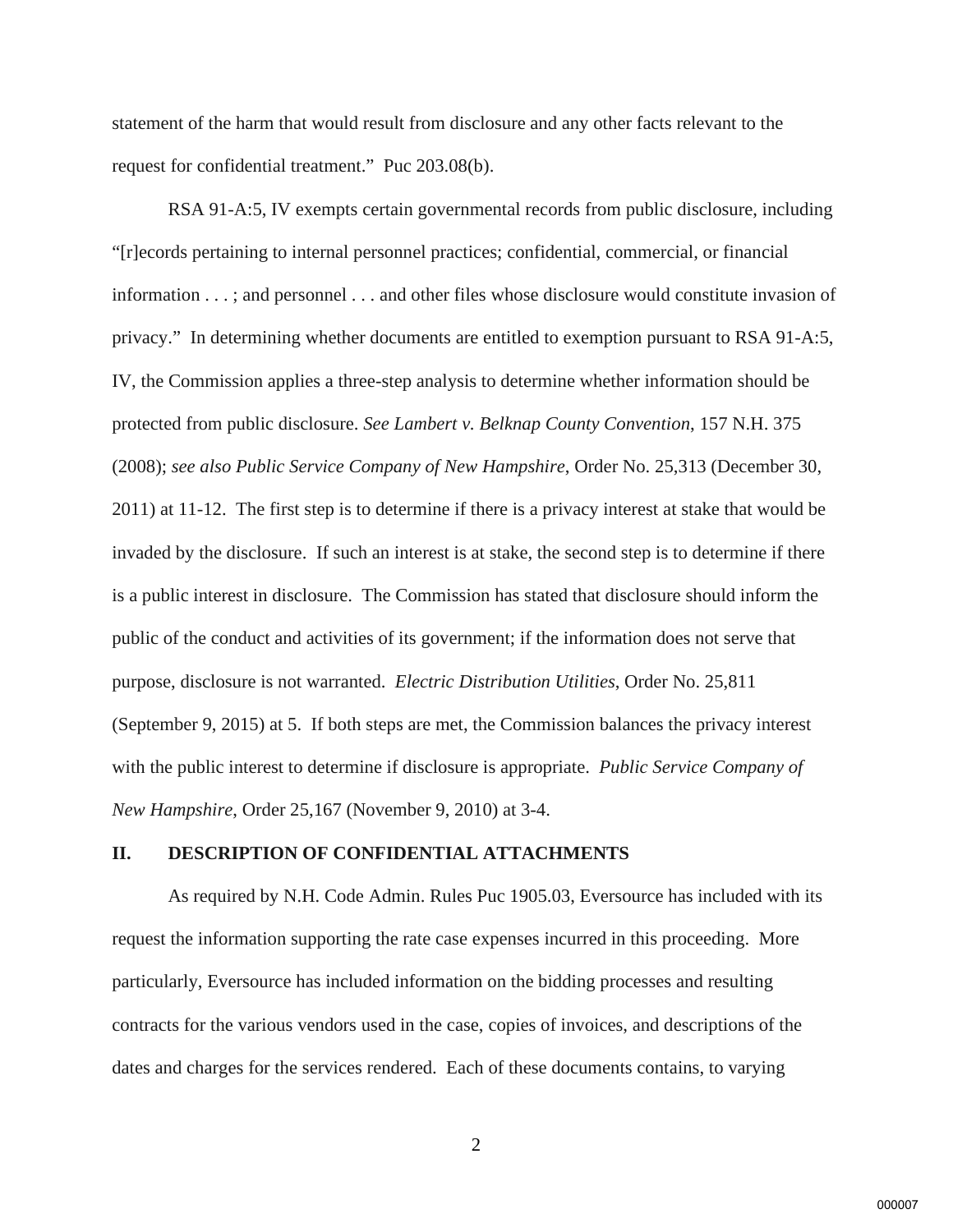degrees, information about the billing and rates to be charged to Eversource. This billing information should be retained as confidential. Further, the Confidential Attachments include, for various vendors, their private banking and account information which was necessary to process invoices and payments. That banking information should also be retained as confidential.

 As explained below in Section III, there is a privacy interest at stake in each of the Confidential Attachments that would be invaded by public disclosure, and where the privacy interest substantially outweighs any public interest in disclosure. In addition, public disclosure of the Confidential Attachments is not necessary to inform the public of the conduct and activities of its government, and thus disclosure is not warranted. *See Electric Distribution Utilities*, Order No. 25,811 (September 9, 2015) at 5.

#### **III. DISCUSSION**

The Confidential Attachments containing contract pricing and billing information and those that contain banking and account information are highly sensitive and confidential in nature and the Company has a strong privacy interest at stake relative to the information in those attachments. There are several factors that support a finding that this information should be granted protective treatment, including factors that affect the business interests of the Company and its counterparties, and the interests of the Company's customers who ultimately bear the cost of services and materials procured through negotiated contracts. The negotiated pricing, contract and engagement terms included in these attachments were the result of competitive bid processes and negotiations between the Company and the contract counterparties. If the Company were required to disclose these competitively sensitive terms in this docket, the Company would likely experience substantial difficulty in the future in negotiating successfully with potential contract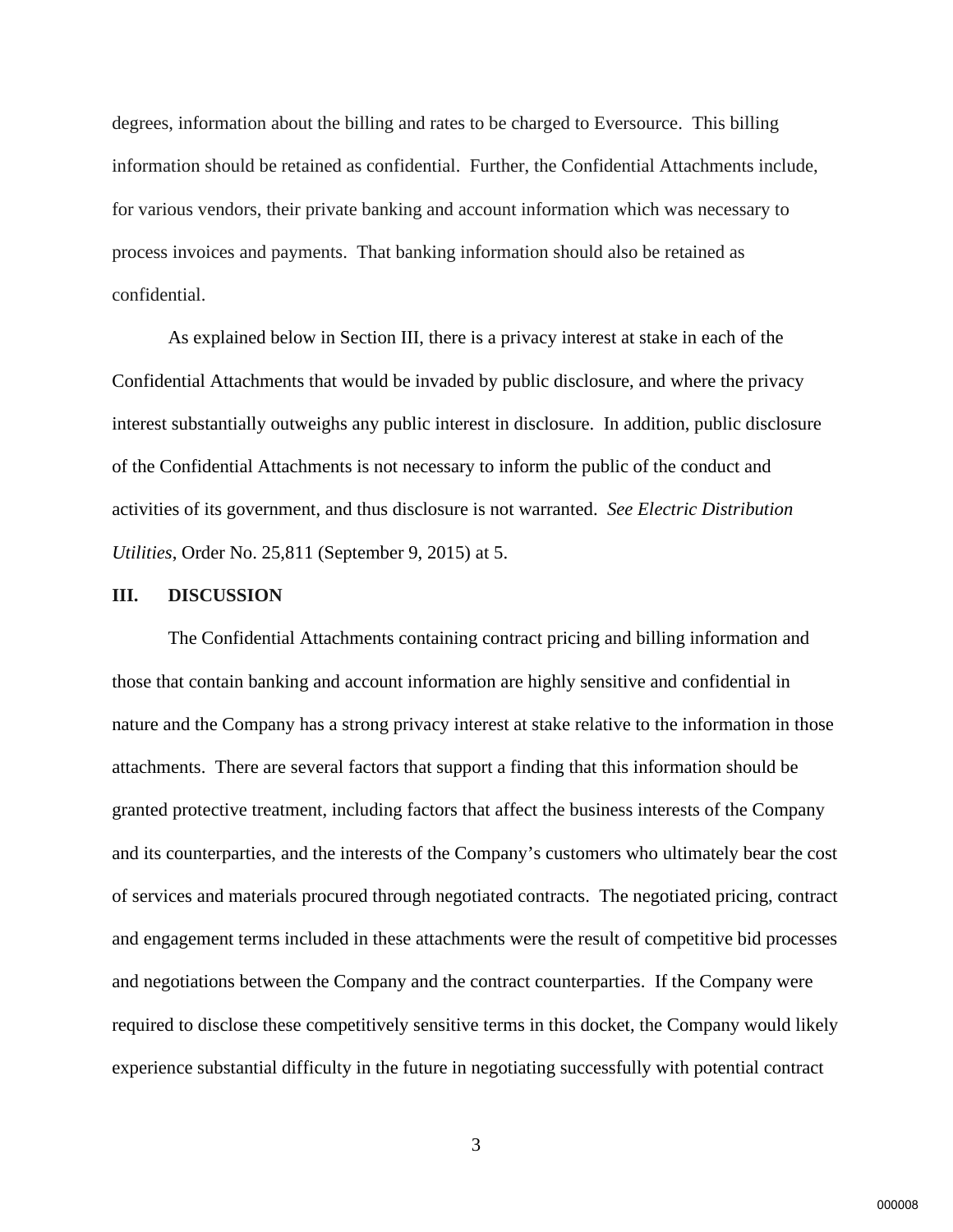partners; particularly in terms of getting potential vendors and negotiating partners to agree to a favorable terms as compared to other customers of the contract partner. Moreover, disclosing the banking information would put the vendors' accounts at risk for fraud and would make it less like that those vendors, or others, would trust the Company in future business dealings.

 A decision requiring the Company to disclose negotiated pricing, contract and engagement terms in this proceeding would put potential vendors and negotiating partners on notice that their pricing information and other negotiated terms may be disclosed to the public in the Commission's approval process, including to persons who are seeking to procure similar services from the vendor. As a result, the disclosure of this information would have a chilling effect on the Company's ability to: (1) attract contract partners who may fear that the Commission will ultimately release proprietary pricing data to their other customers; and (2) secure reasonable and attractive pricing from contract partners for the benefit of the Company's customers.

 Additionally, the Confidential Attachments containing negotiated pricing terms should be protected by the Commission and remain confidential because such information is competitively sensitive, and its disclosure could harm the Company's vendors and consultants. Should this information be made available to the public, the Company's vendors and consultants would be placed at a competitive disadvantage vis-à-vis their competitors because such competitors would have information by which to base future bids for providing services to the Company. Moreover, disclosure of such information may place the Company's vendors and consultants at a competitive disadvantage with respect to their ability to negotiate fees for services with existing and potential clients. This result would disadvantage the Company to the extent that the Company's vendors and consultants determine in the future not to bid on the Company's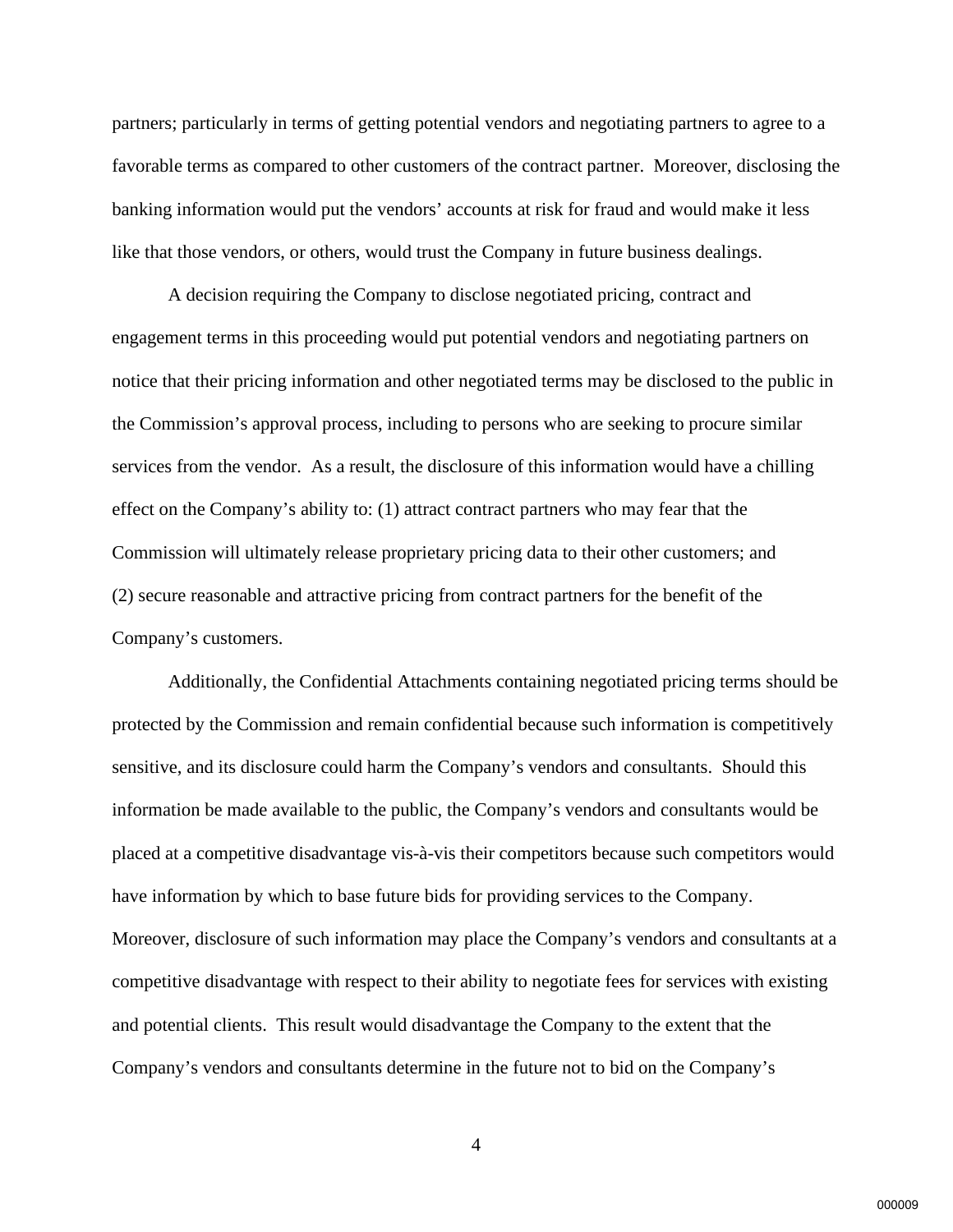requests for services because of the potential competitive disadvantages that may arise should they do so; which would deprive the Company of access to certain expertise necessary for Commission proceedings.

 The Company acknowledges that there is some public interest in the billing information, that interest is balanced by the quality of the information which would be made public – the total amount paid by the company for the consultants' efforts. Therefore, while the Company requests protective treatment for the components of the billing information (e.g., hours and specific rates), the public would still have access to the total amount billed. Moreover, full disclosure of the confidential information is provided to the Commission Staff and the Office of Consumer Advocate, which allows the details of the billings to be subject to investigation and scrutiny. With respect to the private banking account information, the Company contends that there is no legitimate public interest in that information. In balancing the Commission's privacy analysis, the privacy interest of the Company and its counterparties outweigh and are aligned with the public interest because if the negotiated terms and pricing information were disclosed the Company would have difficulty procuring like services from vendors in the future at the lowest cost, which would ultimately harm the Company's customers.

The Commission has previously protected commercially sensitive negotiated pricing information on the basis that the public's interest in disclosure is outweighed by the "substantial harm to the competitive positions" of the Company and its vendors, as well as the effect it would have on the Company's customers in higher costs*. Liberty Utilities Corp.,* Order No. 26,280 (August 1, 2019) at 4-5 (protecting negotiated pricing terms contained in gas supply contract); *Pennichuck East Utility, Inc.*, Order No. 26,222 (February 26, 2019) (protecting negotiated pricing and billing rates of utility's attorney); *Public Service Company of New Hampshire*, Order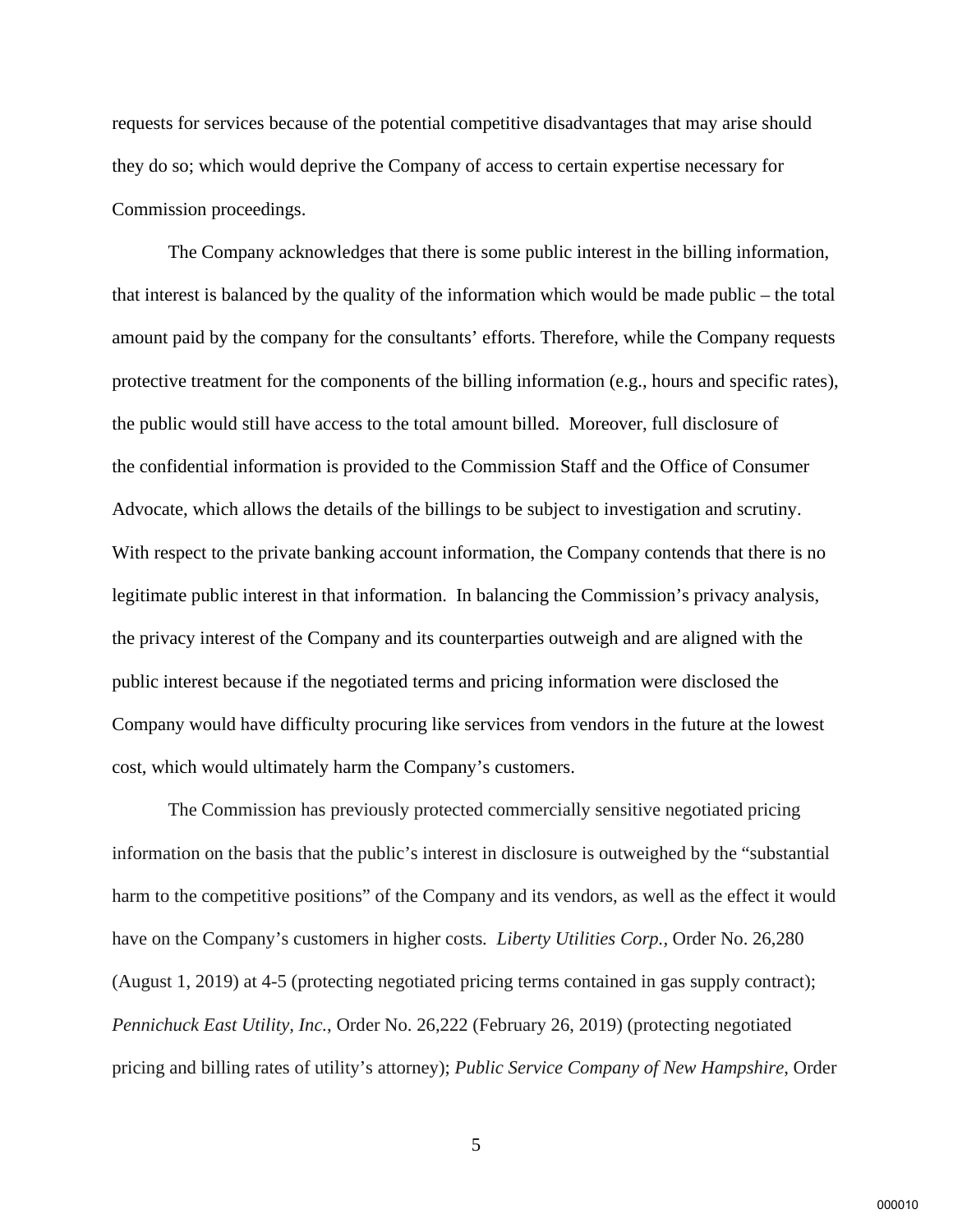No. 26,057 (September 19, 2017) at 10 (protecting bid prices in responses to RFP). With respect to banking information, the Commission has previously found that such information is "clearly" private and that there is no reasonable public interest that would be served by disclosure. *Liberty Utilities (EnergyNorth Natural Gas) Corp.*, Order No. 25,690 (July 9, 2014) at 4. The same concerns attach to the information here, and the Commission should follow its prior decisions and grant confidential treatment to the information in these attachments.

#### **IV. CONCLUSION**

 Based on the foregoing, the Company and its vendors have privacy interests at stake that would be invaded by disclosure of information in the Confidential Attachments. In addition, the disclosure of the Confidential Attachments is not necessary to inform the public of the conduct and activities of its government and would not serve that purpose, and therefore disclosure is not warranted. *See Electric Distribution Utilities*, Order No. 25,811 (September 9, 2015) at 5. On balance, the harm that would result from public disclosure is substantially outweighed by the need for confidential treatment.

 For the above reasons, the Company respectfully requests that the Commission grant this motion for protective order.

#### **PUBLIC SERVICE COMPANY OF NEW HAMPSHIRE d/b/a EVERSOURCE ENERGY**

Matthew J. Fossum Senior Regulatory Counsel Eversource Energy Service Company o/b/o Public Service Company of New Hampshire d/b/a Eversource Energy 780 N. Commercial Street Manchester, NH 03101 603-634-2961 Matthew.Fossum@eversource.com

Dated: January  $15, 2021$  By: